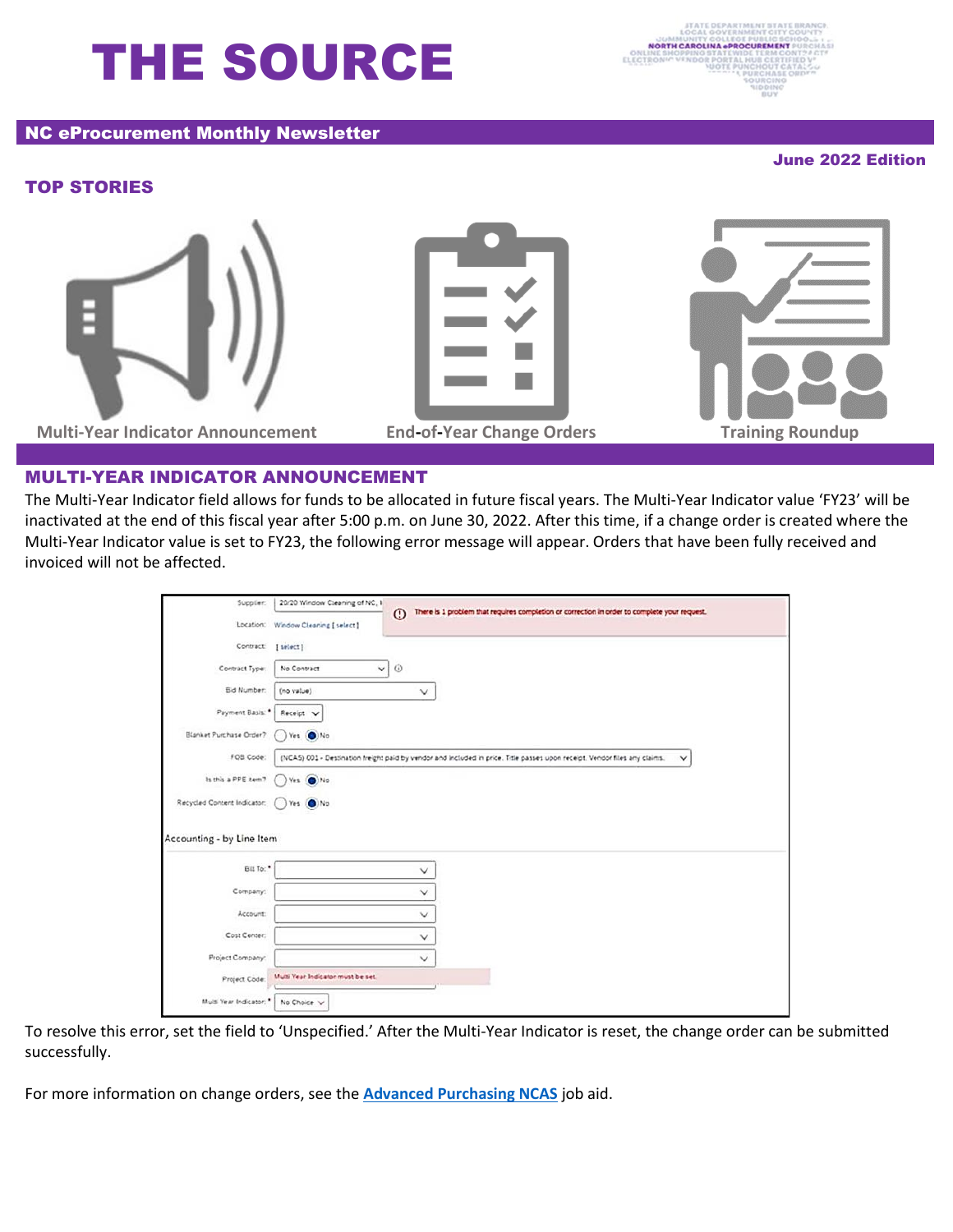#### END-OF-YEAR CHANGE ORDERS

Before closing out and canceling orders at the end of the fiscal year, please remember to verify that those orders are not closed to invoicing. When a change needs to be made to a purchase order (PO) that has already been sent to the supplier, a change order can be created within NC eProcurement. However, creating a change to an order closed to invoicing will cause the order to fail when the change order is sent to NCAS. If the line to be changed has been fully received, a message is displayed indicating that 'the line is fully received and cannot be changed.'

A change order is created if the requested change is significant enough to generate a new version of the PO. Change orders submitted by the requester will go back through the purchase requisition (PR) approval flow when certain fields are updated. Encumbrance does not take place in NCAS until the final approval occurs in NC eProcurement. Check your entity's policies prior to making changes to a PR.

After confirming the order that needs to be changed is not closed to invoicing, find the PR associated with the PO by accessing the PR from the 'My Documents' portlet or by using the 'Search' bar. Click the appropriate button, 'Change' or 'Cancel', to make the necessary update and then click the 'Submit' button.



For more information or specific instructions related to Guided Buying see the **[Advanced Purchasing NCAS](https://eprocurement.nc.gov/media/243/download?attachment)** job aid.

## STATEWIDE TERM CONTRACT ANNOUNCEMENT

#### Statewide Term Contract 4617A Locking Devices and Accessories

The North Carolina Department of Administration (NC DOA) Division of Purchase & Contract (P&C) has established a new Statewide Term Contract 4617A Locking Devices and Accessories that will be replacing 450B. This is a multi-vendor mandatory Statewide Term Contract for state agencies, departments, institutions, universities, and community colleges, unless exempted by North Carolina General Statute. Additionally, non-mandatory entities including schools and local governments that are allowed by the North General Carolina Statute may use this contract. The contract term is May 1, 2022 through April 30, 2027. If you have any questions related to this contract, contact Bahaa Jizi at 984-236-0218 or [bahaa.jizi@doa.nc.gov.](mailto:bahaa.jizi@doa.nc.gov)

#### Statewide Term Contract 0002A Goods and Services from NPWCBSD

NC DOA P&C has established a new Statewide Term Contract 0002A Goods and Services from Nonprofit Work Centers for the Blind and Severely Disabled (NPWCBSD). This is a multi-vendor mandatory Statewide Term Contract for state agencies, departments, institutions, universities, and community colleges, unless exempted by North Carolina General Statute. Additionally, non-mandatory entities including schools and local governments that are allowed by the North Carolina General Statute may use this contract. The contract term is indefinite, effective May 23, 2022. If you have any questions related to this contract, contact Nick Edwards at 984-236-0217 o[r nick.edwards@doa.nc.gov.](mailto:nick.edwards@doa.nc.gov)